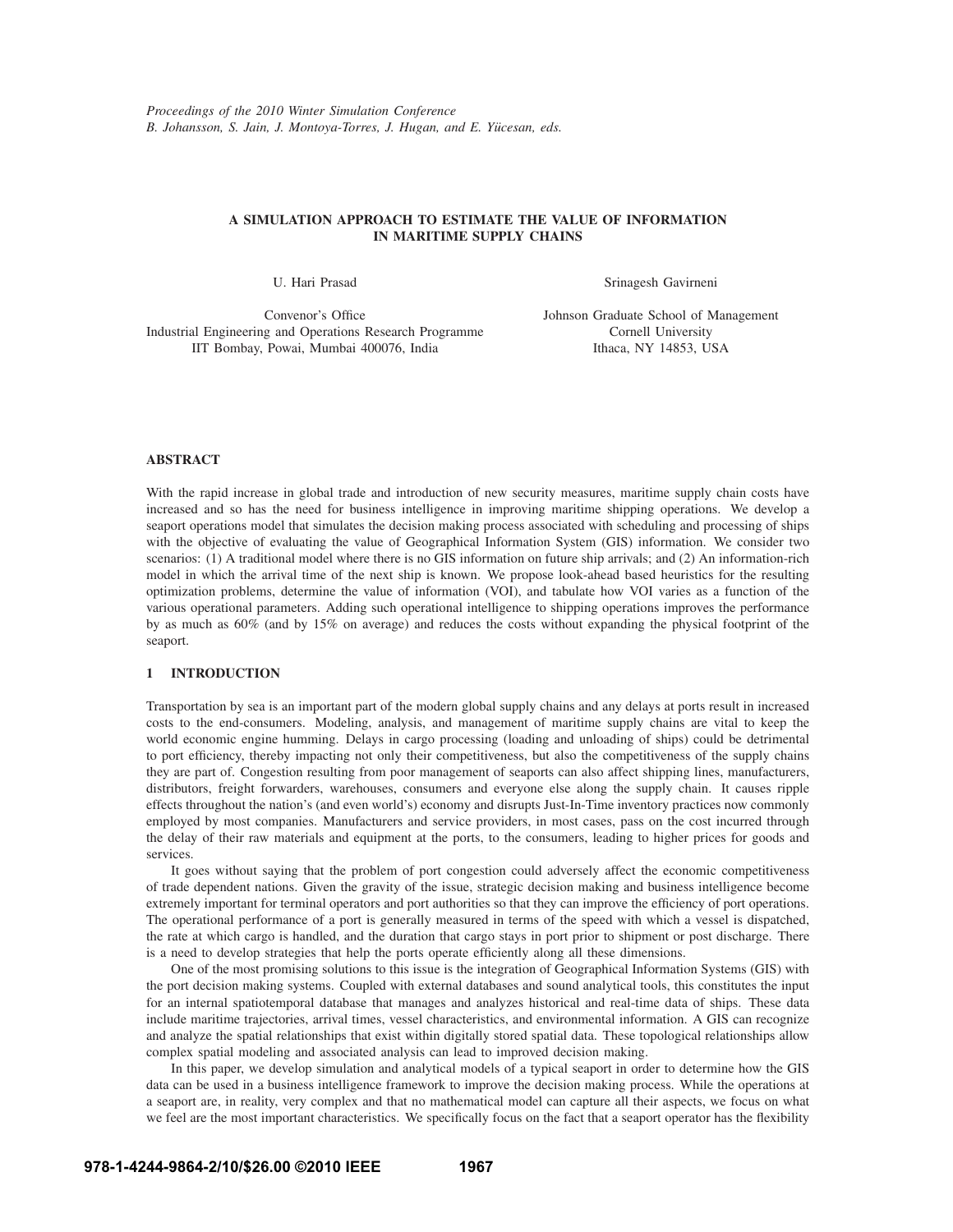to increase the speed (at an additional cost) at which a ship is serviced so as to minimize the waiting costs associated with the other ships. This decision on whether or not to expedite the current ship would depend on the arrival times, and the importance of the ships scheduled to come in the future. The aforementioned GIS database will provide that information and one can use it to optimize system performance which we model here as the sum of expediting and waiting costs. We use the mathematical analysis and the simulation model to determine the extent of benefit that can be recognized from such a GIS database and also characterize the role of various system parameters in maximizing this benefit.

# **2 MODEL SETUP**

We consider the long term operation of seaport that is receiving and processing a series of ships. The port is modeled as a multi-server queuing system with a stream of incoming ships. The time required to process/service a ship is randomly distributed with a known distribution. The arrival process of the ships is stochastic with a known distribution of inter-arrival times. There are two modes (namely, regular and expedited) of processing available for any ship. Without loss of generality, we assume that regular processing costs nothing while the expedited service costs *ce* dollars. We assume that when the expedited service mode is invoked, the time to service the ship drops from *t* to 0.5*t*. The key decision in this study is the one associated with whether or not a ship should be expedited. We denote the decision by  $d_i \in \{0,1\}$  for ship *i* and  $d_i = 1$  if the ship is indeed expedited. These decisions are made to minimize the total costs associated with ships waiting to be serviced by the port. We denote by  $w(i,t)$ , the cost incurred when ship *i* waits for *t* time units. Through most of this paper, we will assume that this cost is linear in waiting time.

In order to facilitate a detailed analysis of this queuing system, we make a number of assumptions (most are reasonable and can be justified in practice) which are detailed below:

- Ships are processed on a First Come First Served (FCFS) basis.
- Preempting is not allowed. That is, once the processing of a ship is started, it cannot be temporarily halted in order to service another (probably more important) ship.
- The mode (regular or expedited) of service cannot be changed once the service has commenced.
- Information on arrival times of future ships, if available, is perfectly accurate. That is, there is no further randomness and there are no errors in creation and transmission of this information.
- Ships can be serviced continuously without a need for downtime between ships.
- The server is perfectly reliable and is available 100% of the time.

Many of the these assumptions, we believe, can be relaxed without significantly affecting the simulation model and the results. Given this model setup, the problem can be stated as **determine the expediting sequence**,  $d_1, d_2, d_3, \ldots$ , **of ships so that the sum of expediting and waiting costs is minimized**.

We can represent each ship by a node in a graph and the two possible decisions as two edges leading to the next ship/node. Then the decision making process can be represented by a binary decision tree, where any path from the root node to a leaf node is a possible expediting scheme and a feasible solution to the problem. Figure 1 shows the graphical representation an *N*-level tree with the regular mode of service on the right and the expedited mode of service on the left. The objective is to determine the lowest cost path from the root node to a leaf node. We model



Figure 1: Decision Tree associated with *N* ships

two informational scenarios when the decision at the root node is being made.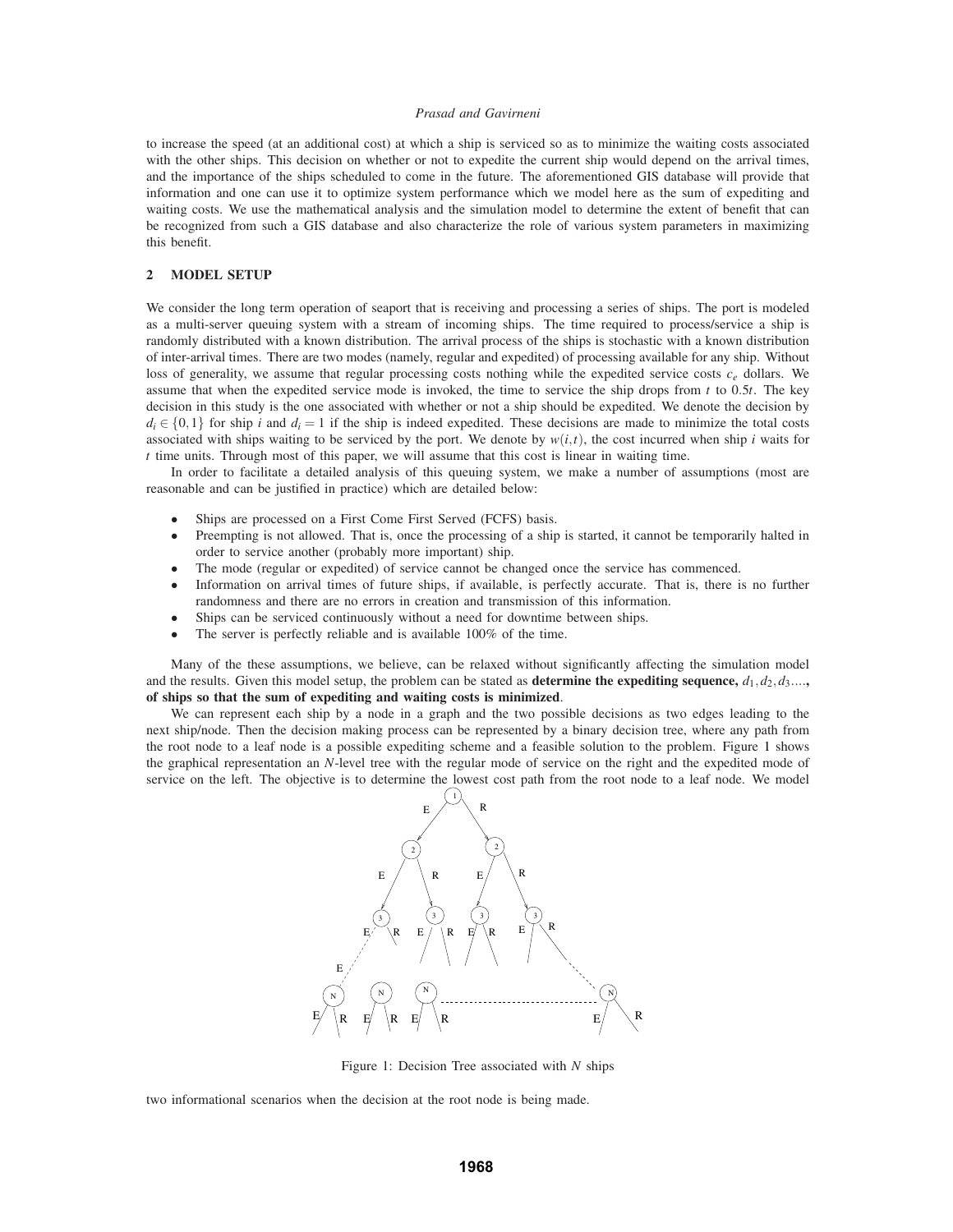- **Scenario NI**: No information is available on the arrival times of the future ships.
- **Scenario A1**: Arrival time of the next ship is known.

We develop solutions for solving the two problems that arise from these scenarios. It is possible to model scenario A*n*, in which the arrival times of the next *n* ships are known. The analysis associated with A*n* is quite complex and we leave that extension as a possibility for future research.

# **3 SOLUTION PROCEDURES**

In this section we develop approaches to solve the aforementioned decision problems. Once these procedures have been elucidated, we describe a simulation methodology that we used to implement these solution procedures and eventually report on the cost reductions that can be attributed to the availability of information.

# **3.1 SCENARIO NI**

Under this scenario when the decision at the root node is being made, no information is available about future arrivals. However the probability distributions of arrival times and the service times are known from which the average utilization of the server could be computed. When this utilization is low, it would be best for the server to always operate in the regular mode and when the utilization is high, it would be best for the server to always operate in the expedited mode. While it would be possible to analytically derive (at least for a few specific distributions) the threshold value at which this switch occurs, we decided to simulate both policies and choose the one with lower cost. In summary, for scenario NI, we simulate the system under (i) always-regular operating policy; and (ii) always-expedited operating policy. We then tabulate the costs under the two policies, and choose the strategy with the lower cost.

### **3.2 SCENARIO A1**

For this informational scenario, we propose a look-ahead procedure for making decisions on whether or not to expedite the incumbent ship. Let us assume that this decision is being made at time  $t$  and that the incumbent ship is ship *i* with regular processing time of  $p_i$ . Given that we are in scenario A1, the arrival time,  $a_{i+1}$  is known. If  $t + p_i$ is smaller than  $a_{i+1}$ , then there is no interaction between ships *i* and  $i+1$  and it is optimal to process ship *i* at the regular speed. On the other hand, if  $t + p_i$  is greater than  $a_{i+1}$ , and if ship *i* is processed at the regular mode, then ship  $i+1$  will incur a waiting cost. The magnitude of this waiting cost will play a critical role in determining whether or not ship *i* should be served in an expedited manner. We have to balance this incurred waiting cost with the cost of expediting and to do that we introduce a parameter  $\delta$  and designate that ship *i* should be expedited if  $t + p_i - \delta > a_{i+1}$ .

**Heuristic 1** Look-Ahead Based Heuristic

1: **if**  $t + p_i - \delta \leq a_{i+1}$  **then** 

2: Regular Processing

3: **else**

4: Expedited Processing

5: **end if**

The parameter  $\delta$  must be chosen carefully so that sum of the expediting costs and waiting costs is minimized. If the waiting costs dominate the expediting costs, then the optimal  $\delta$  value would be smaller (i.e. expediting is invoked often) and when the expediting costs dominate the waiting costs, then the optimal  $\delta$  value would be larger (i.e. expediting is not invoked often). Using simulation, we search over various possible values of  $\delta$  and pick the one that results in the lowest cost.

#### **4 SIMULATION MODEL**

We built a simulation model that captures the characteristics described earlier. Needless to say, this system is not that different from a multi-server queuing system and thus our simulation is similar to ones described in earlier literature. The process begins when a ship arrives at the port. If the processing unit is free, then the ship will be granted permission to enter the berth. If the berth is not available, then the ship will be delayed incurring a waiting cost. When a ship enters the berth, then a decision has to be made about whether that ship will be served in an expedited manner. That decision will be made according to the algorithms described earlier for each information scenario. The server becomes idle waiting for the next ship to arrive if the queue is empty when a ship completes processing. On the other hand, if the queue is not empty, then the first ship (recall the FCFS service assumption) in the queue is brought into the berth and expediting decision is once again made.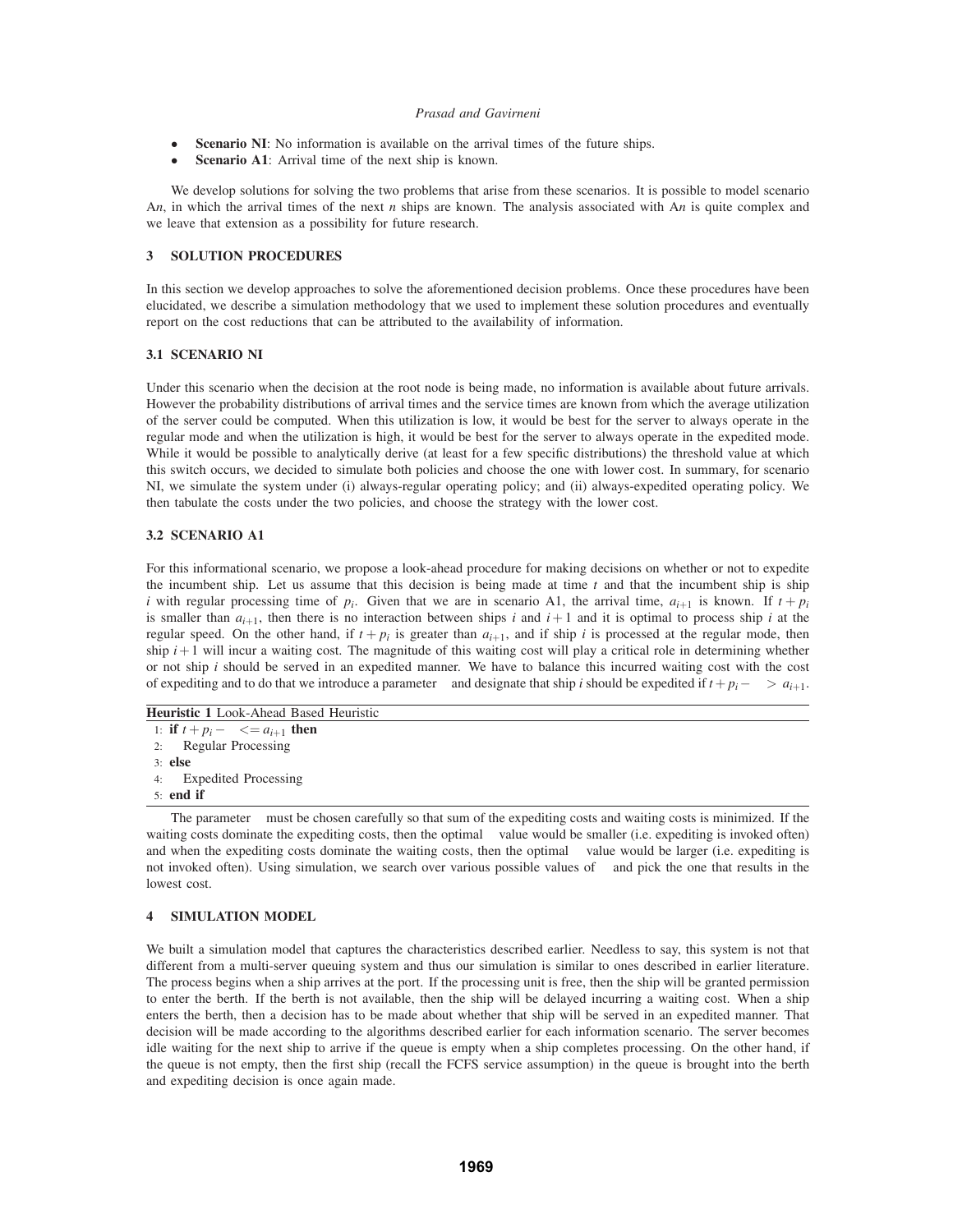The model assumes a normal distribution for ship inter-arrival times with mean  $\mu_a$  and variance  $\sigma_a$  and for processing times with mean  $\mu_p$  and variance  $\sigma_p$ . We model different values of waiting cost  $c_w$  (dollars per hour) and expediting cost *ce* (dollars).

# **4.1 Scheduling Procedures**

We formally describe algorithmic procedures that we implemented in order to make decisions about which ships should be expedited so as to minimize the total costs.

**Procedure 2** Scheduling Procedure

| 1: while more ships do<br>t=currentTime<br>2:<br>$a_i$ =arrival time of ship <i>i</i> .<br>3:<br>$p_i$ =processing time for ship <i>i</i> .<br>4:<br>$a_{i+1}$ =arrival time of ship $i+1$ .<br>5:<br>if $t + p_i - \delta \leq a_{i+1}$ then<br>6:<br>processShip(t, $a_i$ , $p_i$ , 0)<br>7:<br>else<br>8:<br>processShip(t, $a_i$ , $p_i$ , 1)<br>9:<br>end if<br>10:<br>11: <b>end while</b> |  |
|--------------------------------------------------------------------------------------------------------------------------------------------------------------------------------------------------------------------------------------------------------------------------------------------------------------------------------------------------------------------------------------------------|--|
|                                                                                                                                                                                                                                                                                                                                                                                                  |  |
|                                                                                                                                                                                                                                                                                                                                                                                                  |  |
|                                                                                                                                                                                                                                                                                                                                                                                                  |  |
|                                                                                                                                                                                                                                                                                                                                                                                                  |  |
|                                                                                                                                                                                                                                                                                                                                                                                                  |  |
|                                                                                                                                                                                                                                                                                                                                                                                                  |  |
|                                                                                                                                                                                                                                                                                                                                                                                                  |  |
|                                                                                                                                                                                                                                                                                                                                                                                                  |  |
|                                                                                                                                                                                                                                                                                                                                                                                                  |  |
|                                                                                                                                                                                                                                                                                                                                                                                                  |  |
|                                                                                                                                                                                                                                                                                                                                                                                                  |  |

**Procedure 3** processShip $(t, a, p, d)$ 

```
1: if d = 1 then
2: if t \le a then
3: ExpeditedCost(p/2)
4: t = a + p/25: else
6: setWaitCost(t - a)7: t = t + p/28: end if
9: else
10<sup>1</sup>11: if t \le a then
12: t = a + p13: else
14: setWaitCost(t −a)
15: t = t + p16: end if
17: end if
```
## **5 VALUE OF INFORMATION**

Under scenario NI, all ships are either processed at the regular speed or at the expedited speed. Let  $T_r$  be the total cost at regular-always processing and *Te* the total cost of expedited-always processing. Under scenario A1, we use the look-ahead policy and let *To* be the total cost under this strategy. We compute the value of information (percentage reduction in cost) as:

$$
\%VOI = \frac{\min(T_r, T_e) - T_o}{\min(T_r, T_e)} \times 100
$$

Now that we have the ability to compute the value of information, we are interested in answering the following questions about its behavior:

- 1. What is the magnitude of the percentage value of information across a wide range of parameters?
- 2. Is the value of information larger when the system is less congested or more congested?
- 3. How does uncertainty (in arrival and service processes) affect the magnitude of VOI?
- 4. What is the role of relationship between expediting and waiting costs in determining the value of information?
- 5. How does the number of servers impact the percentage value of information?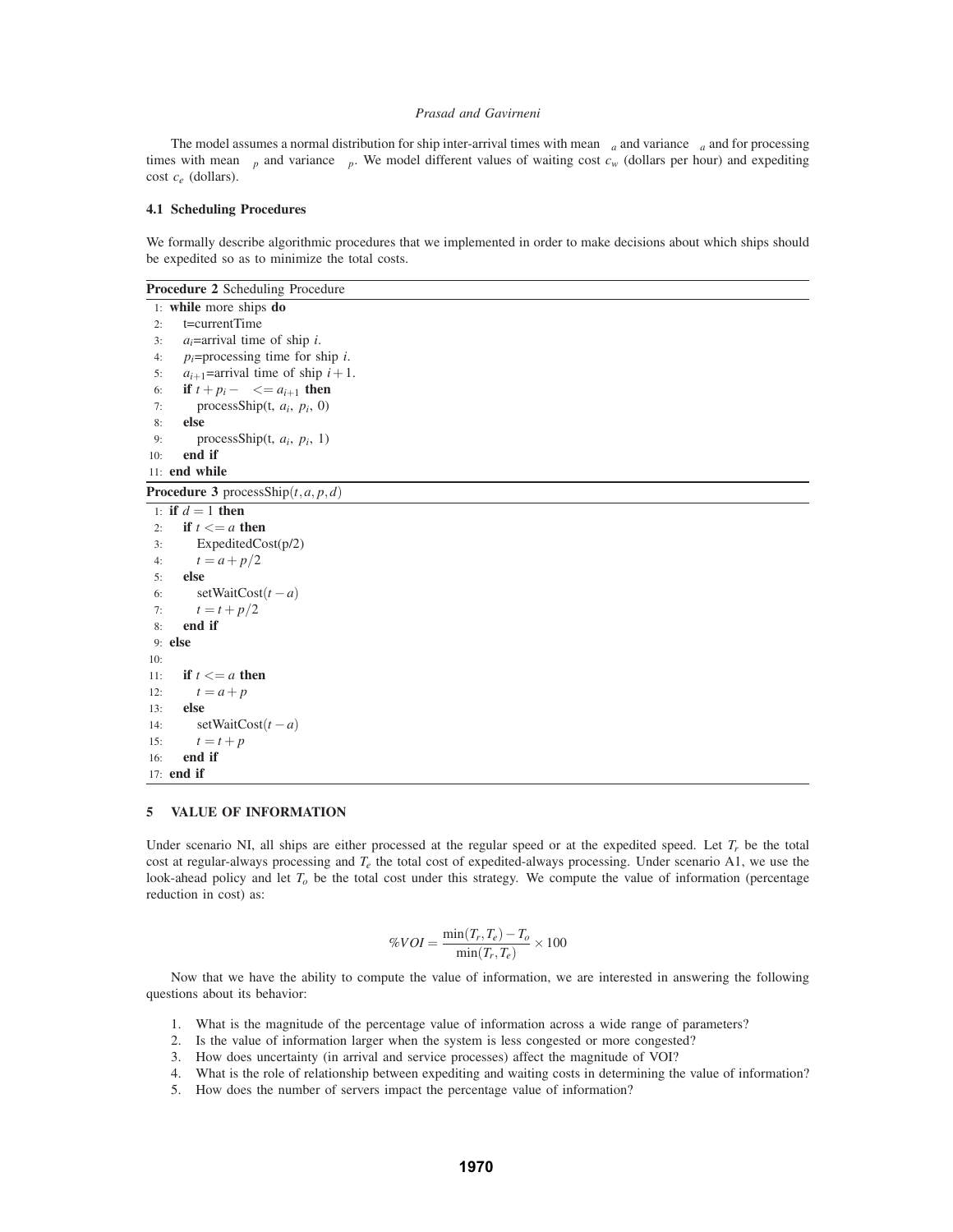To answer these questions, we designed a comprehensive experimental study and ran the simulations, tabulated the observed values of information, and analyzed them for trends. In the study, values were assigned to the parameters as follows: The inter-arrival times have means of 8,10,12,14, and 16 hours while they have coefficients of variance of 0.05, 0.10, 0.15, 0.20, and 0.25. The processing times have means of 6, 7.5, 9, 10.5, and 12 hours while they have coefficients of variance of  $0.05$ ,  $0.10$ ,  $0.15$ ,  $0.20$ , and  $0.25$ . The waiting costs are  $2, 4, 6, 8, 10$  dollars per hour while the expediting costs are 25, 50, 75, 100, and 125. Thus we have a total 15,625 instances that we use to derive our managerial insights.



Figure 2: Behavior of optimal  $\delta$  with respect to system parameters

#### **5.1 Behavior of** δ

Before we present the results on value of information, we describe how the  $\delta$  parameter changes with respect to the various system parameters. Notice from the top portion of Figure 2 that as mean inter-arrival time increases, the  $\delta$ value decreases and that as the mean processing time increases, the  $\delta$  value increases. At higher (lower) values of inter-arrival (processing) time, the probability that two adjacent ships will conflict is lower and thus there is reduced need for expediting. As a result, the optimal  $\delta$  value is very often zero and thus the average optimal  $\delta$  is lower. When the system has lower (higher) values of inter-arrival (processing) time, then there is a need to actively decide on which ships to expedite and to do that the  $\delta$  value that best balances expediting and waiting costs must be chosen. This value is often different from zero and thus the average optimal  $\delta$  value is larger under those settings.

The bottom half of Figure 2 shows that the optimal  $\delta$  value first increases as the expediting and waiting costs increase and then eventually decreases. When expediting cost is small and/or the waiting cost is large, then all the ships should be expedited resulting in the optimal  $\delta$  value being smaller. At higher expediting costs and lower waiting costs, the frequency of expediting decreases implying that the  $\delta$  values should be set higher. As the expediting and waiting costs increase further, the system stabilizes at an optimal  $\delta$  value, which is necessary to achieve a balance between waiting and expediting needed to minimize the cost of shipping operations.

#### **5.2 Value of Information**

In this section, we focus on the value of information observed in the 15,625 instances we studied in the simulation. We observed that it was as large as 60% and was about 15% on the average. To understand how the various system parameters affect the value of information, we performed a detailed analysis of the results. For each value of a system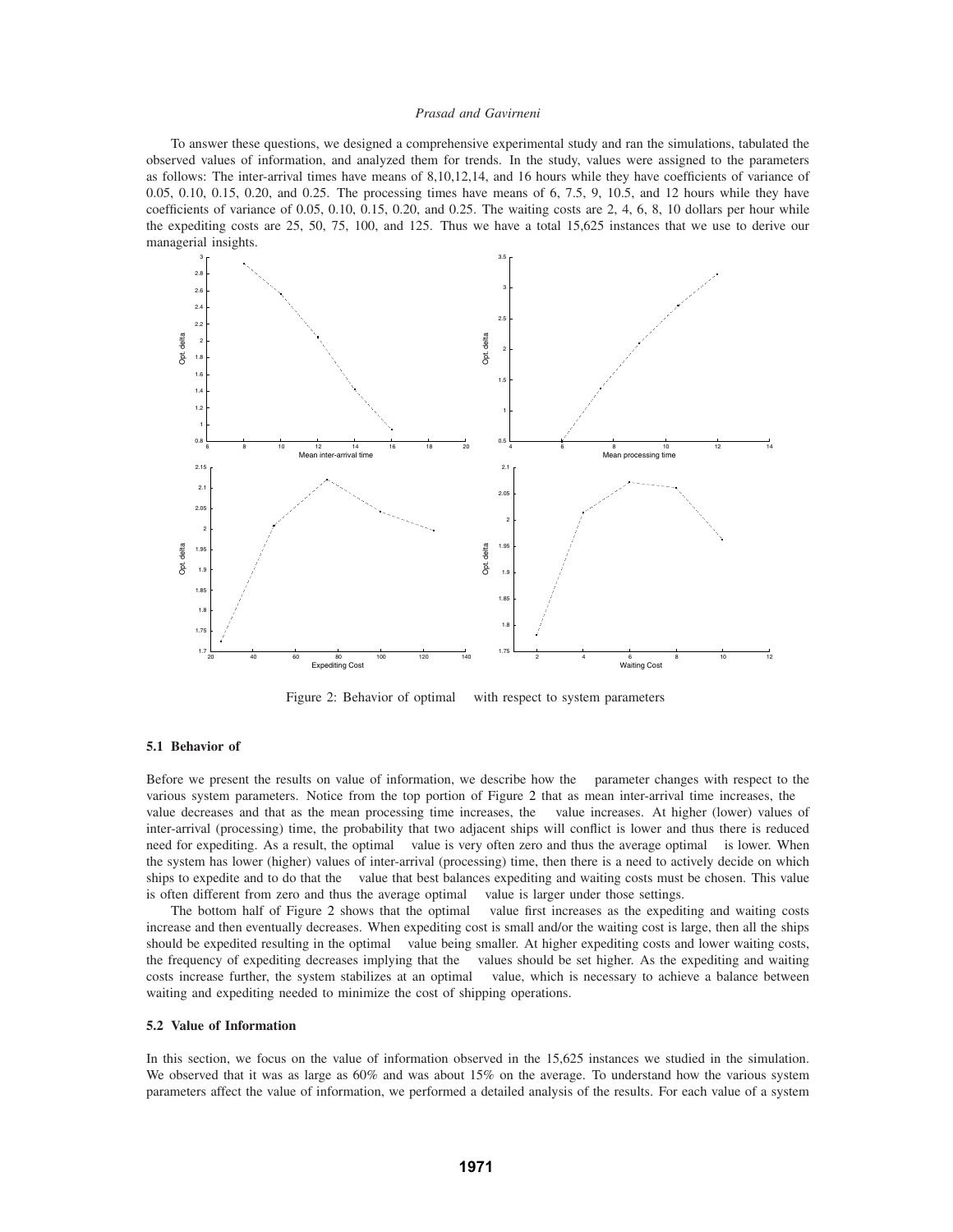parameter, we computed the average percentage VOI observed over the all instances with that value for the parameter. This enabled us to evaluate the trends that % VOI displays with respect to the various system parameters.

#### **5.2.1 Impact of Inter-arrival and Processing Times**

The top half of Figure 3 captures the relationship between % VOI with respect to mean inter-arrival time and mean processing time. Notice from the figure that as the inter-arrival time increases, the percentage VOI decreases. On the other hand, as the mean processing time increases, the % VOI increases. Further analysis shows that % VOI is largest when the ratio of inter-arrival and processing times is close to 1 implying that when the arrival and service processes are perfectly matched on average, it is necessary to use the information to overcome the uncertainty in the system. When the ratio is much smaller than 1, then all the ships will be processed in an expedited manner (just to keep the system balanced) and when the ratio is much larger than 1, then the expedited mode will never be invoked. That is, in those two extreme cases, there is no value to the information on future arrivals. Thus, we conclude that a seaport must consider investing in a GIS database when it has utilization, under regular speed of processing, close to 100%.

#### **5.2.2 Impact of Expediting and Waiting Costs**

The bottom half of Figure 3 displays the relationship between % VOI and expediting and waiting costs. Notice that as expediting cost increases, the % VOI decreases and that as the waiting cost increases, the % VOI increases. When expediting cost is relatively large, then the expediting mode will never be invoked and as a result the information about the arrival times of future ships will not be that valuable. On the other hand, when the waiting cost is relatively large, then it is important to actively manage the expediting process and thus the information about future arrivals is immensely valuable. Thus a seaport should invest in a GIS database when the waiting costs are larger (at least in a relative sense) than expediting costs.



Figure 3: Percentage VOI as a function of the various system parameters

#### **5.2.3 Impact of Inter-arrival Time Variance and Processing Time Variance**

Figure 4 displays the trend in percentage value of information as the variance of inter-arrival times and processing times increase. Observe that when the system has a higher degree of uncertainty the information is more valuable. This is because the uncertainty plays a critical role in determining the interaction between waiting costs and expediting costs. When these interactions are severe, one needs to be careful in making the expediting decisions and information on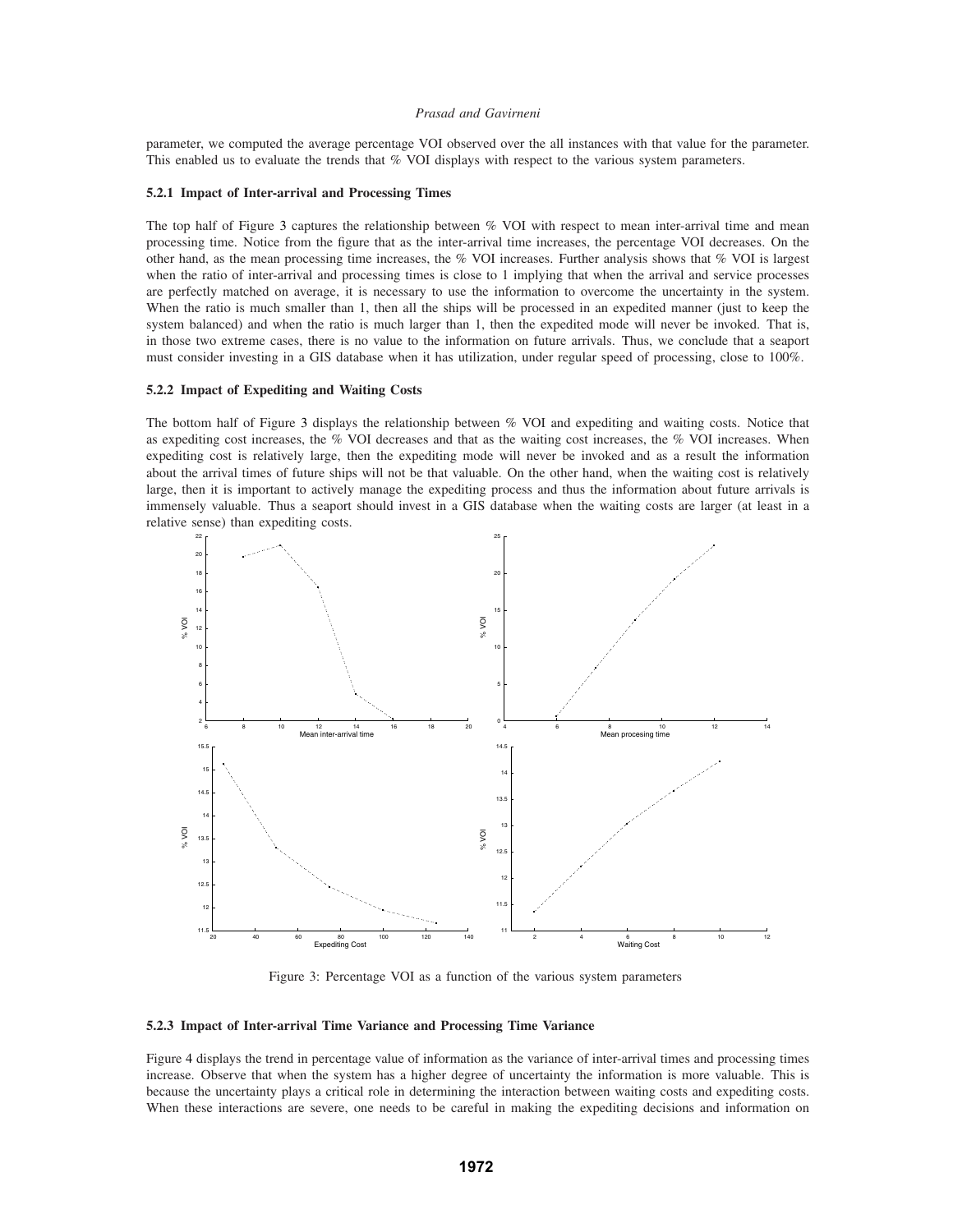

Figure 4: Percentage VOI as a function of (i) coefficient of variation of inter-arrival time; and (ii) coefficient of variation of processing time.



Figure 5: Percentage VOI observed in the presence of one server and two servers.

future arrivals can help make better decisions. As a result, we conclude that a seaport should invest in a GIS database when the system has considerable uncertainty in arrival and processing times.

### **6 MULTI-SERVER SYSTEM**

In this section, we extend the analysis presented above to accommodate the presence and availability of multiple servers. We adapt the look-ahead procedure described in earlier sections to account for the fact that the expediting decisions are now more complicated. The generalized algorithm for *s* servers is given below. We implemented this procedure and performed an analysis comparing the percentage value of information in presence of one server and two servers. The results are demonstrated in Figure 5. Observe that, while the trend is similar across these two situations, the percentage VOI observed is much larger in the presence of two servers. The presence of two servers increases the flexibility the system possesses and this additional flexibility enables the port to better use the available information resulting in the larger reduction in cost. Thus, we conclude that the investment in a GIS database is more attractive when the port is being serviced my multiple servers.

### **7 CONCLUSION AND FUTURE RESEARCH**

We modeled a typical seaport as a queuing system in order to study when and how the expediting option (available at an additional cost) should be exercised in order to reduce or minimize waiting costs. We developed an analytical framework and coupled that with a detailed simulation study to draw managerial insights on when the investment in a GIS database should be made in order to improve the efficiency of the seaport operation. We concluded that such an investment should be made when the system utilization is neither too large nor too small, the uncertainty is high, and the waiting cost is larger (in a relative sense) than expediting cost.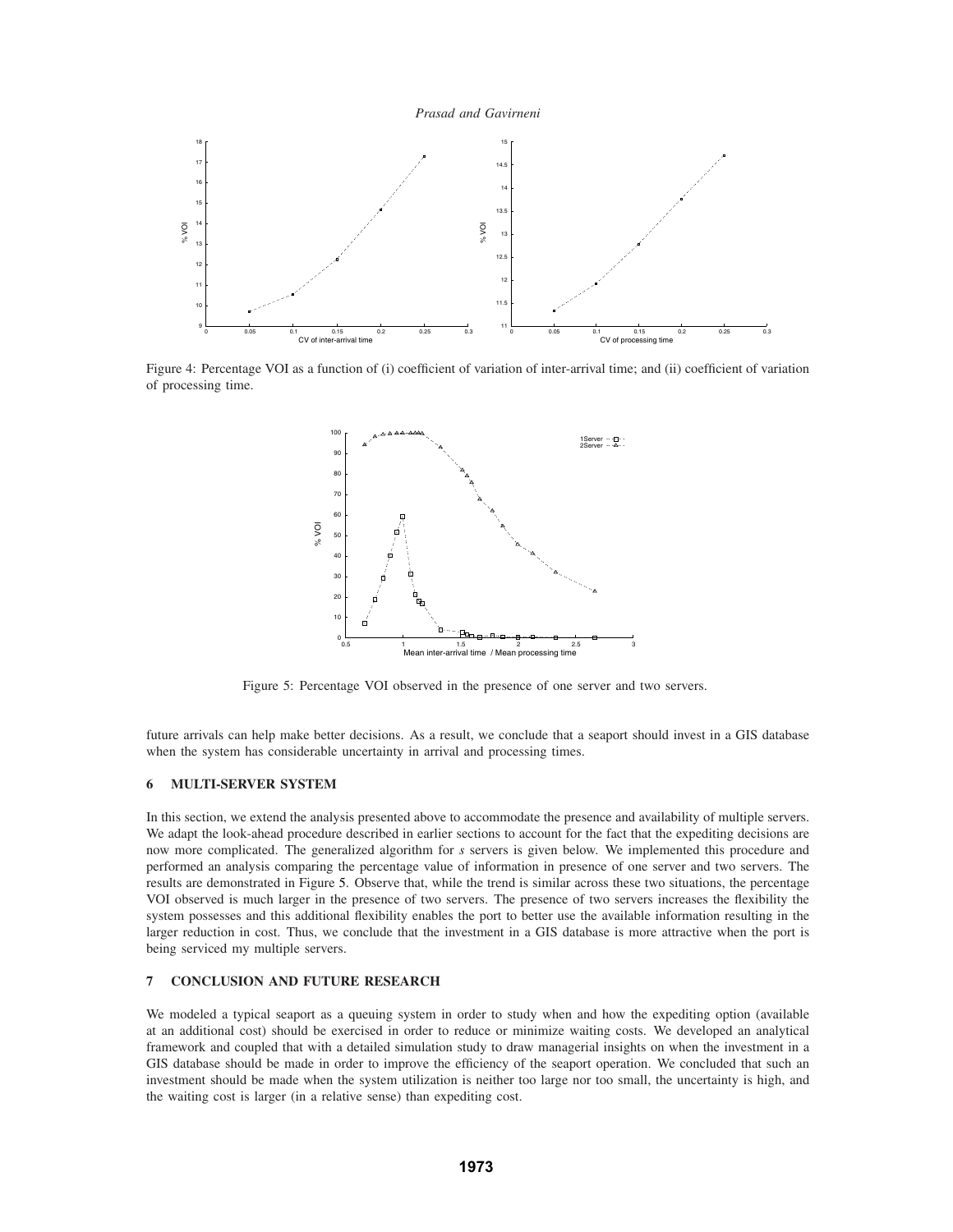| Algorithm 4 Scheduling Procedure |  |  |
|----------------------------------|--|--|
|----------------------------------|--|--|

1: **for**  $i = 0; i < s; i++d$ **o** 2:  $M[i]=0;$ 3: **end for** 4: **while** more ships **do** 5: t=currentTime 6: *ai*=arrivaltime 7: *pi*=processing time 8: n=ExtractMin(M) //Returns the index of next earliest available server 9:  $M' = M / / Copy$  the time stamps 10:  $a_k = SimForward(M', n, W_N)$  //Returns the arrival time of next ship for server n 11: **if**  $M[n] + p_i - \delta \leq a_k$  **then** 12: processShip( $M[n]$ ,  $a_i$ ,  $p_i$ , 0) 13: Print result 14: **else** 15: processShip( $M[n]$ ,  $a_i$ ,  $p_i$ , 1) 16: **end if** 17: **end while**

There are a number of directions in which this research can be extended. The multi-server system which we were able to study here only in a superficial fashion deserves a much more detailed scrutiny and analysis. Another direction for future research is to incorporate the possibility that ships in transit can be either sped up (at additional cost) or slowed down (at substantial savings) and these decisions can be made in conjunction with the expediting decision so that the total system costs are minimized. Finally, the seaport can be incorporated into a larger supply chain setting so that the impact of these decisions on the global economy can be better understood.

# **REFERENCES**

- Camm, J. D., T. E. Chorman, F. A. Dill, J. R. Evans, D. J. Sweeney, and G. W. Wegryn. 1997. Blending or/ms, judgment, and gis: Restructuring p&g's supply chain. *INFORMS* 27:128–142.
- Gavirneni, S., R. Kapunscinski, and S. Tayur. 1999. Value of information in capacitated supply chains. *Management Science* 45:16–24.
- Guo, X., S. Y. Huang, W. J. Hsu, and M. Y. H. Low. 2008. Yard-crane dispatching based on real time data driven simulation for container terminals. In *Proceedings of the 2008 Winter Simulation Conference*, ed. S.J. Mason, R.R. Hill, L. Monch, O. Rose, T. Jefferson and J.W. Fowler, 2648-2655. Piscataway, New Jersey: Institute of Electrical and Electronics Engineers, Inc.
- Kozon, E. 1997. Comparison of analytical and simulation planning models of seaport conatiner terminals. *Transportation Planning and Technology* 20:235–248.
- Nevins, M. R., C. M. M. Joseph, and C. Jones. 1998. Discrete-event-simulation model for seaport operations. *SIMU-LATION* 70 (4): 213–223.
- Sasso, D., and W. E. Biles. 2008. An object-oriented programming approach for a gis data-driven simulation model of traffic on an inland waterway. In *Proceedings of the 2008 Winter Simulation Conference*, ed. S.J. Mason, R.R. Hill, L. Monch, O. Rose, T. Jefferson and J.W. Fowler, 2590-2594. Piscataway, New Jersey: Institute of Electrical and Electronics Engineers, Inc.
- Tahar, R. M., and K. Hussain. 2000. Simulation and analysis for the kelang seaport terminal. *Logistics Information Management* 13:14–20.

Whitt, W. 1992. Understanding the efficiency of multi-server service systems. *Management Science* 38:708–723.

#### **AUTHOR BIOGRAPHIES**

**U. HARI PRASAD** is an operations software consultant in India. His interests are in the areas of optimization, sequencing and scheduling, high-performance computing and verification. He has worked in the semiconductor industry for four years with market leaders like Xilinx and Cadence and has architected, developed and maintained production level softwares in the areas of logic verification, synthesis and simulation. He is now consulting with Indian Railways on investment analysis and rail infrastructure planning. He holds a bachelor degree in Computer Science and Engineering from Indian Institute of Technology - Bombay.

**SRINAGESH GAVIRNENI** is an associate professor of operations management in the Johnson Graduate School of Management at Cornell University. His research interests are in the areas of supply chain management, inventory control, production scheduling, simulation, and optimization. His papers have appeared in Management Science,